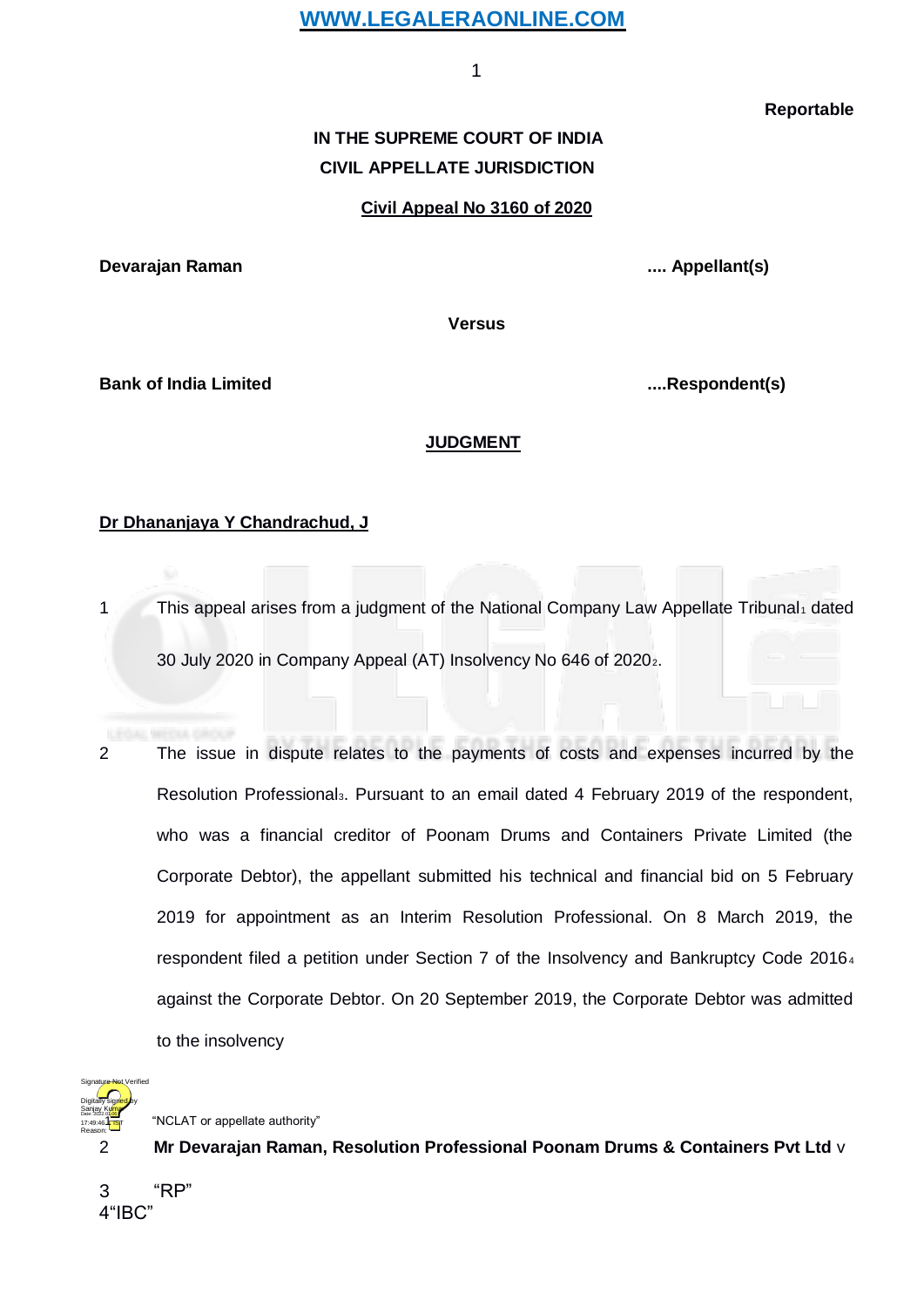2

<span id="page-1-0"></span>resolution process by the N[a](#page-1-0)tional Company Law Tribunal<sub>5</sub> and the appellant was appointed as an Interim Resolution Professional. The order of appointment of the appellant is reflected in operative direction VI of the order of the NCLT, which reads as follows:

- "VI. That this Bench at this moment appoints Mr Devarajan Raman, a registered Insolvency Resolution Professional having Registration Number [IBBI/IPA-002/IP-N00323/2017- Number 18/10928] as Interim Resolution Professional to carry out the functions as mentioned under I&B Code. The fee payable to IRP/RP shall comply with the IBBI Regulations/Circulars/Directions issued in this regard."
- 3 On 19 December 2019, the order of the NCLT was set aside in appea[l](#page-1-0) by the NCLAT at the behest of the Directors of the Corporate Debtor. By the order of the appellate authority, the proceedings were remitted to the NCLT to decide upon the fee and costs of the Corporate Insolvency Resolut[i](#page-1-0)on Process<sub>7</sub> incurred by the appellant which was to be borne by the respondent as a financial creditor.
- 4 On 30 December 2019, the appellant addressed a letter to the respondent enclosing a statement showing the amount payable as fee and costs. The amount was quantified in the amount of Rs 14,75,660 until 19 December 2019. An amount of Rs 5,66,667 was reimbursed by the respondent leaving in balance, according to the appellant, an amount of Rs 9,08,993.
- 5 The appellant moved the NCLT in an application on 17 January 2020 for obtaining the release of the remaining fee and costs. The principal relief which was claimed was in the following terms:
	- "1. That the Respondent Bank of India, be directed to make payment of the CIRP cost including fees of the Applicant Resolution Professional as per the details furnished in the Annexure D."

5 "NCLT or adjudicating authority"

6 Company Appeal (AT) Insolvency No 1092 of 2019

7"CIRP"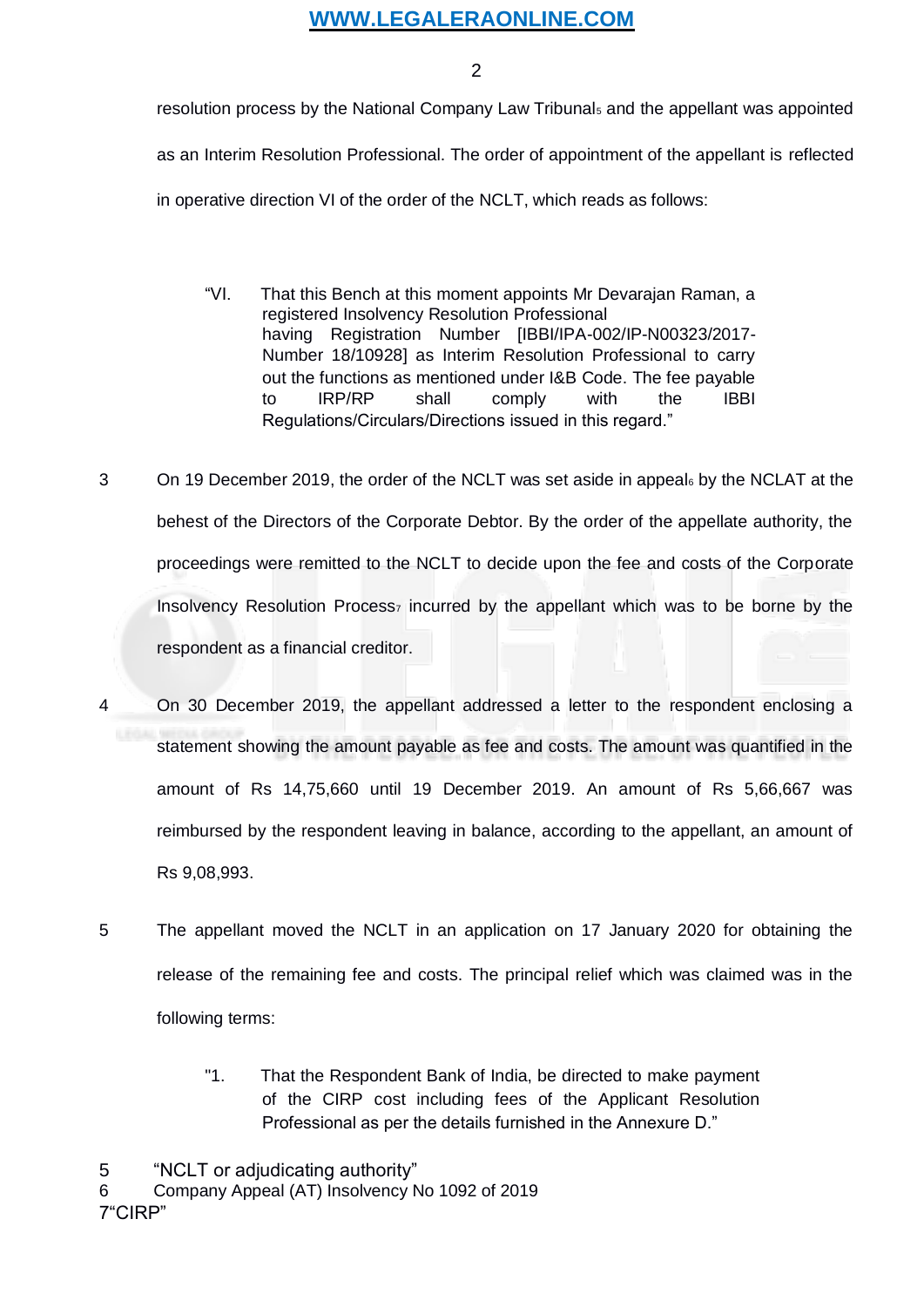3

<span id="page-2-0"></span>6 On 24 January 2020, the respondent replied to the appellant's letter dated 30 December 2019 stating that it had verified the details of the fee and costs stated by the appellant and found them in conformity with the technical and financial bid based on which he had been awarded the assignment, together with the approval of the Committee of Creditors<sub>[8](#page-2-0)</sub>. The respondent stated that it would release the payment to the appellant, upon receipt of an order of the NCLT. By its order dated 7 February 2020, the NCLT disposed of the application in the following terms:

> "MA 223/2020 is filed by the Resolution Professional for his fees. On hearing both sides, the Respondent Bank is directed to pay all the expenses incurred by RP and Rs.5,00,000 /- plus GST towards the fee of the RP.

Accordingly, MA 223/2020 is allowed and disposed of."

7 The appellant filed an appeal before the NCLAT. Among the grounds of appeal, the relevant

ground of challenge is extracted below:

"(vi) That the abovementioned application filed by the appellant was taken up and heard by the National Company Law Tribunal, Mumbai Bench, on 7th February, 2020. On the said date, even though the appellant explained to the Hon'ble Bench that the financial creditor had duly accepted the fee quoted by him, and there was no contest whatsoever on the part of the respondent financial creditor to the payment of the c.i.r.p. cost incurred by the appellant, including his fee, the Hon'ble Mumbai Bench proceeded to pass the impugned order reducing the c.i.r.p. costs and fee quoted by the appellant, without citing any reasons for the same, or even noticing the appellant's contentions in the said regard. In fact, the respondent bank affirmed during the course of the hearing on 7th February, 2020, that it was agreeable to paying the said amount. However, the same was also disregarded, and in fact, was not even noticed in the order. Copies of the minutes of meeting between the appellant and respondent financial creditor, and of the other documents evidencing their agreement as to the fee to be paid to the appellant, are annexed herewith and marked as Annexure - C (Collectively). Annexed as Annexure D is a statement showing the amount paid by the respondent to the appellant after the passing of the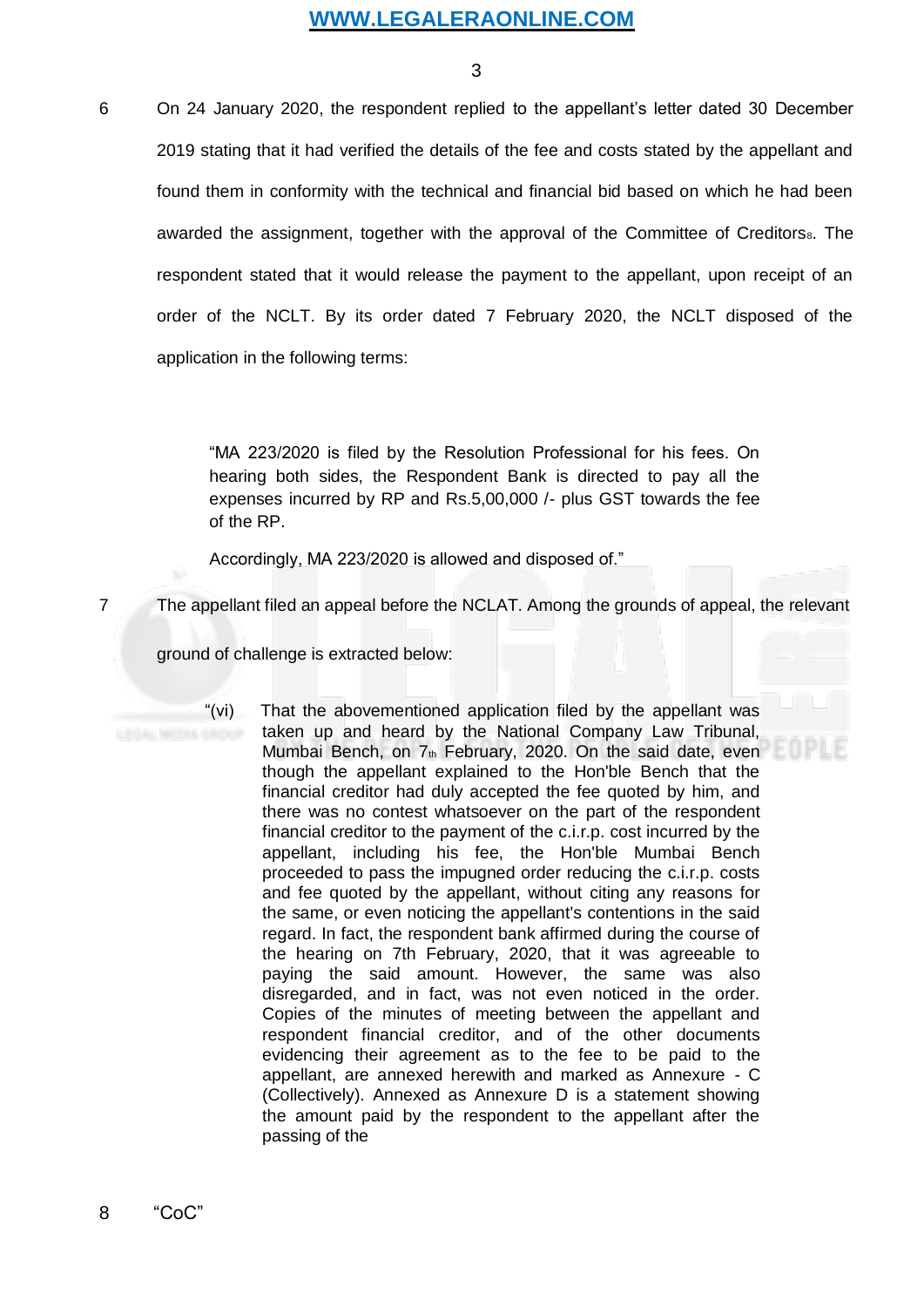4

impugned order, which is a sum of Rs. 7,09, 154/-. An amount of Rs. 1,99,839/- therefore yet remains to be paid, and this is reflected in the said statement as well."

- 8 The NCLAT, while dismissing the appeal, observed that:
	- (i) The appellant had worked for about three months as RP;
	- (ii) The expenses had been allowed in full and the consolidated amount of Rs 5,00,000 plus GST allowed as fee of the RP for the entire period was not unreasonable; and
	- (iii) Fixation of the fee is not a business decision depending on the commercial wisdom of the CoC.
- 9 Ms Anjali Sharma, counsel appearing on behalf of the appellant, challenged the order of the NCLAT principally on the following grounds:
	- (i) The statement of fee and expenses submitted by the appellant was in terms of the technical and financial bid;
	- (ii) It was categorically stated in the letter of the appellant dated 30 December 2019 that the fourth CoC meeting held on 10 December 2019 had ratified all the expenses up to 30 November 2019, after which no meeting took place;

THE PEOPLE, FOR THE PEOPLE, OF THE PEOPLE

- (iii) The respondent, as a matter of fact, by its letter dated 24 January 2020, found, upon verification, that the fee and expenses as claimed were admissible;
- (iv) The NCLT did not scrutinize or verify the factual position and merely awarded an *ad hoc* figure of Rs 5,00,000 while the NCLAT has committed a similar error on the ground that an amount of Rs 5,00,000 was found to be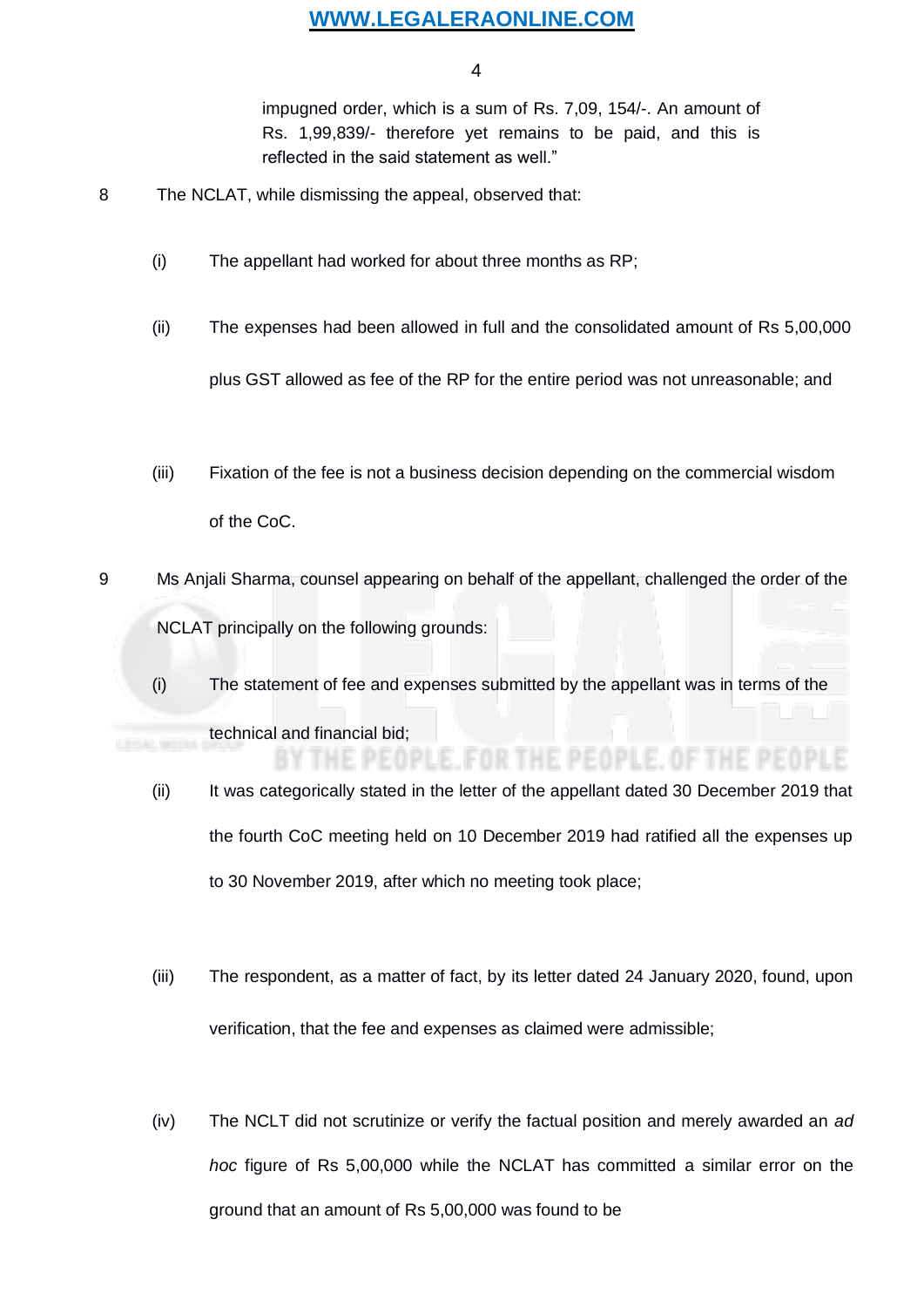5

reasonable; and

- <span id="page-4-0"></span>(v) The appellant worked as an IRP for three months which is half the period of one hundred and eighty days envisaged for completing the process.
- **10** In this backdrop, counsel submitted that in terms of the decision of this Court in **Alok Kaushik** v **Bhuvaneshwari Ramanathan9**[,](#page-4-0) the adjudicating authority would have jurisdiction under Section 60(5)(c) of IBC. In the present case, the jurisdiction has (it is urged) been improperly exercised in the sense that there has been no application of mind to the basis of the claim and the figures which were accepted by the financial creditor.
- 11 On the other hand, Mr Vadlamani Seshagiri, counsel appearing on behalf of the respondent, submitted that the appellant accepted the order of the NCLAT dated 19 December 2019 remitting the proceedings back to the NCLT for determining the costs and fee payable to the RP. Moreover, it was sought to be urged that the payment which has been made to the RP is commensurate with the work which was done over a period of three months.

BY THE PEOPLE, FOR THE PEOPLE, OF THE PEOPLE

12 Responding to the above submissions, it has been urged on behalf of the appellant that the appellant did not challenge the order of the NCLAT remitting the proceedings back to the NCLT for determination of the costs and fee because it was not necessary for the appellant to do so. Moreover, it has been submitted that the real grievance of the appellant is that the claim has not been assessed or analyzed in terms of what was agreed, when the appellant submitted his bid or in terms of the circular of the Insolvency and Bankruptcy Board of India dated 12 June 2018.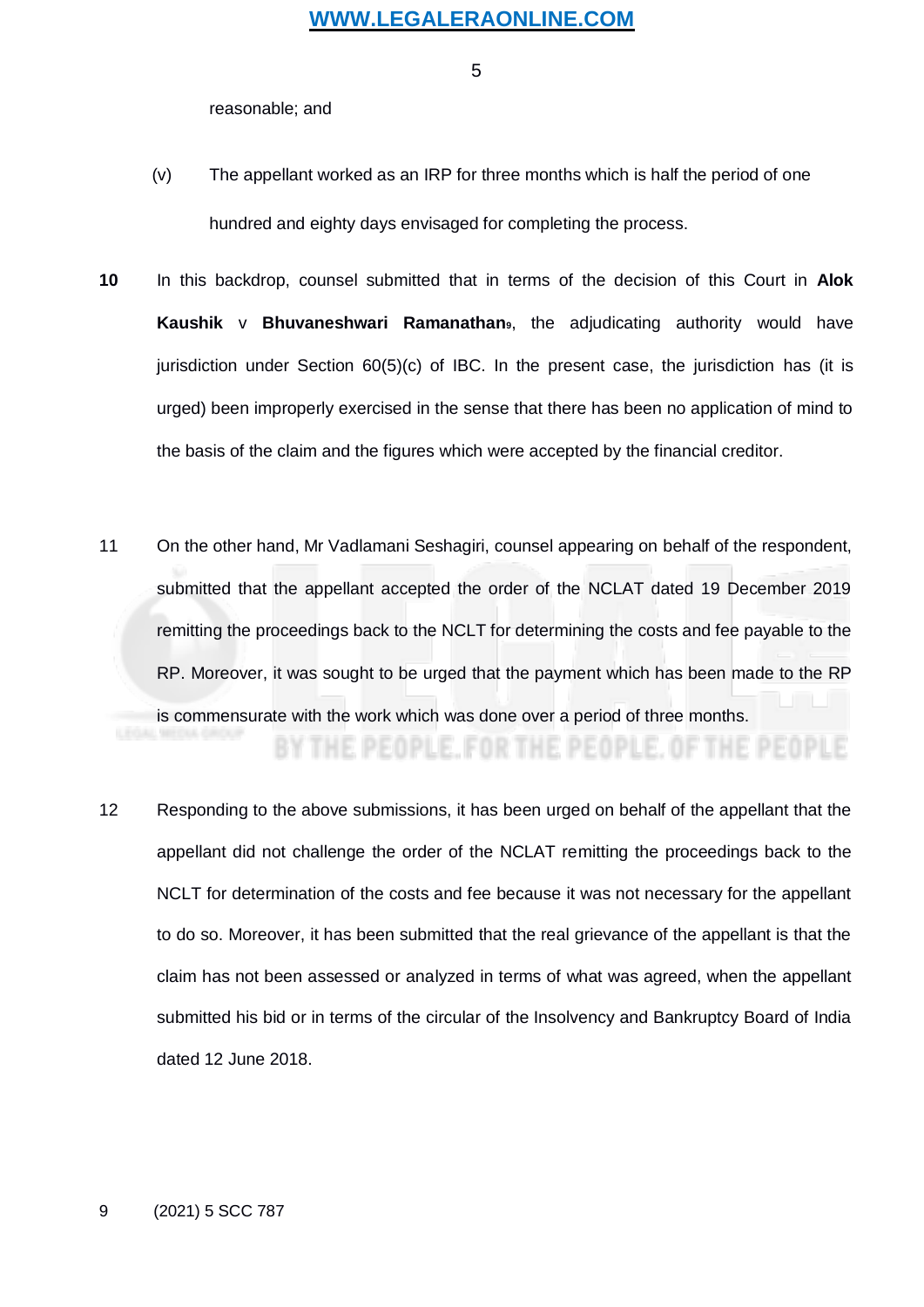6

13 At the outset, it must be noted that the jurisdiction of the adjudicating authority to consider the claim of a registered valuer was considered in the judgment of this Court in **Alok Kaushik** (supra). In that case, the NCLT held that once the CIRP was set aside, it was rendered *functus officio*. The order of the adjudicating authority was upheld in appeal. In that context, this Court, after adverting to the provisions of the relevant Regulations, observed as follows:

> "19. Though the CIRP was set aside later, the claim of the appellant as registered valuer related to the period when he was discharging his functions as a registered valuer appointed as an incident of the CIRP. NCLT would have been justified in exercising its jurisdiction under Section 60(5)(c) of the IBC and, in exercise of our jurisdiction under Article 142 of the Constitution, we accordingly order and direct that in a situation such as the present case, the adjudicating authority is sufficiently empowered under Section 60(5)(c) of the IBC to make a determination of the amount which is payable to an expert valuer as an intrinsic part of the CIRP costs. Regulation 34 of the IRP Regulations defines "insolvency resolution process cost" to include the fees of other professionals appointed by the RP. Whether any work has been done as claimed and if so, the nature of the work done by the valuer is something which need not detain this Court, since it is purely a factual matter to be assessed by the adjudicating authority.

# BY THE PEOPLE, FOR THE PEOPLE, OF THE PEOPL

#### 14 Regulation 34 of the the Insolvency and Bankruptcy Board of India (Insolvency

Resolution Process for Corporate Persons) Regulations, 2016 provides as follows :

"34. Resolution professional costs.—The committee shall fix the expenses to be incurred on or by the resolution professional and the expenses shall constitute insolvency resolution process costs.

> Explanation.—For the purposes of this regulation, "expenses" include the fee to be paid to the resolution professional, fee to be paid to insolvency professional entity, if any, and fee to be paid to professionals, if any, and other expenses to be incurred by the resolution professional."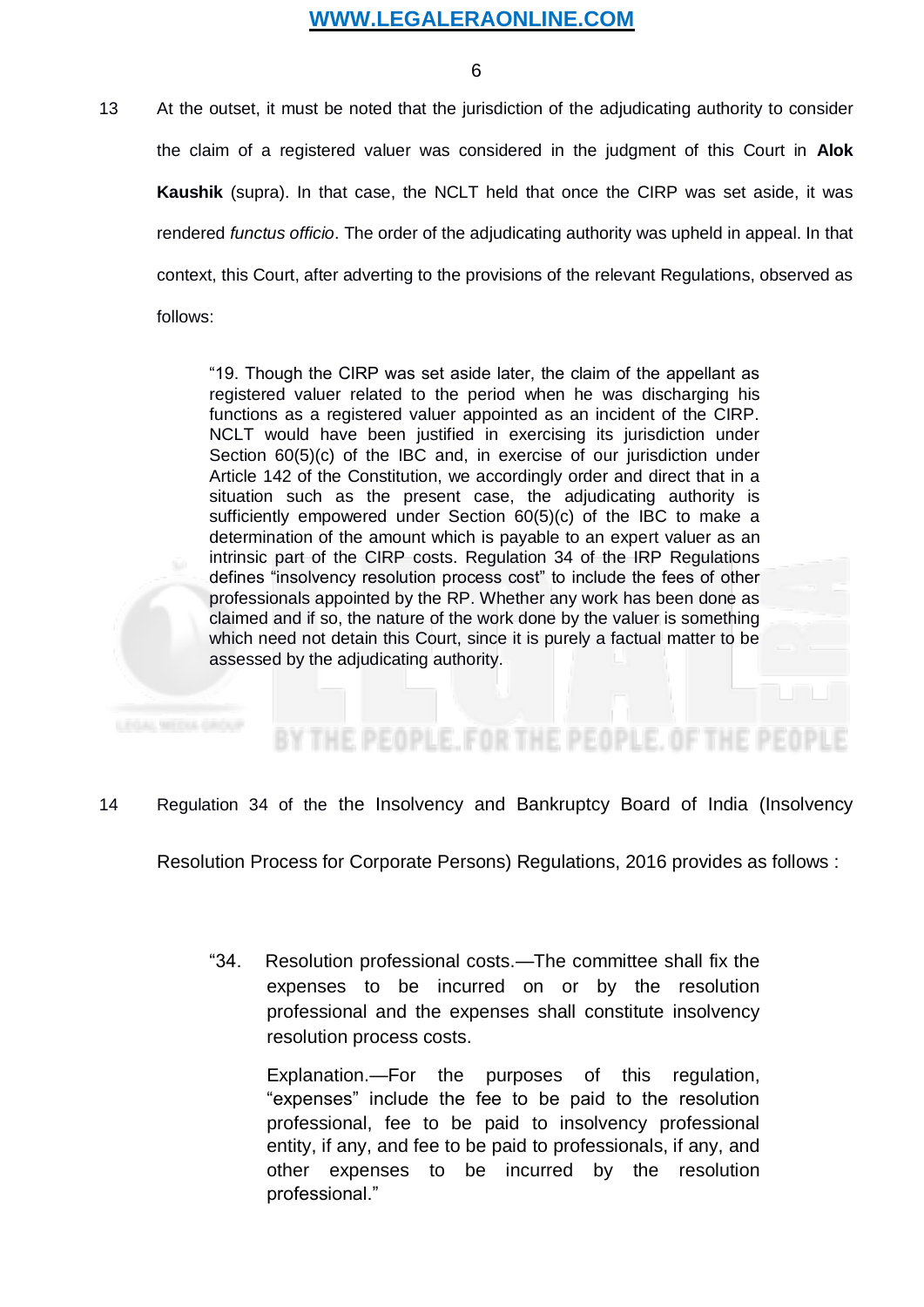7

- 15 The Insolvency and Bankruptcy Board of India has issued a circular on 12 June 2018. The circular, *inter alia*, requires the insolvency professional to ensure that the fees payable to him during the CIRP are reasonable and the approval of the CoC for the fee or other expenses is obtained, wherever approval is required.
- 16 In the present case, after the NCLAT set aside the order of the NCLT initiating the CIRP, the proceedings were remitted back for determining the insolvency resolution costs. It is material to note that the appellant had addressed a letter to the respondent on 13 December 2019 prior to the filing of the application to which the respondent responded on 24 January 2020 stating that, upon verification, the costs and fees were found in conformity with both the technical and financial bid, based on which the assignment was awarded. In the application which was filed by the appellant before the NCLT, the appellant annexed a statement of costs, the amount which was reimbursed with the balance dues at Annexure 'D'. The order of the NCLT, however, reveals that none of the submissions of the appellant have been considered. The adjudicating authority merely directed the respondent to pay the expenses incurred and an amount of Rs 5,00,000 plus GST towards the fee of the RP. Neither the basis of the claim nor its reasonableness has been considered by the adjudicating authority. The appellate authority has merely proceeded in an *ad hoc* manner on the ground that the amount of Rs 5,00,000 as fee, in addition to the expenses, appears to be reasonable. Both the orders suffer from an abdication in the exercise of jurisdiction. In the absence of any reasons either in the order of the NCLT or the appellate authority, it is impossible for the Court to deduce the basis on which the payment of an amount of Rs 5,00,000 together with expenses has been found to be reasonable. Consequently, an order of remand becomes necessary.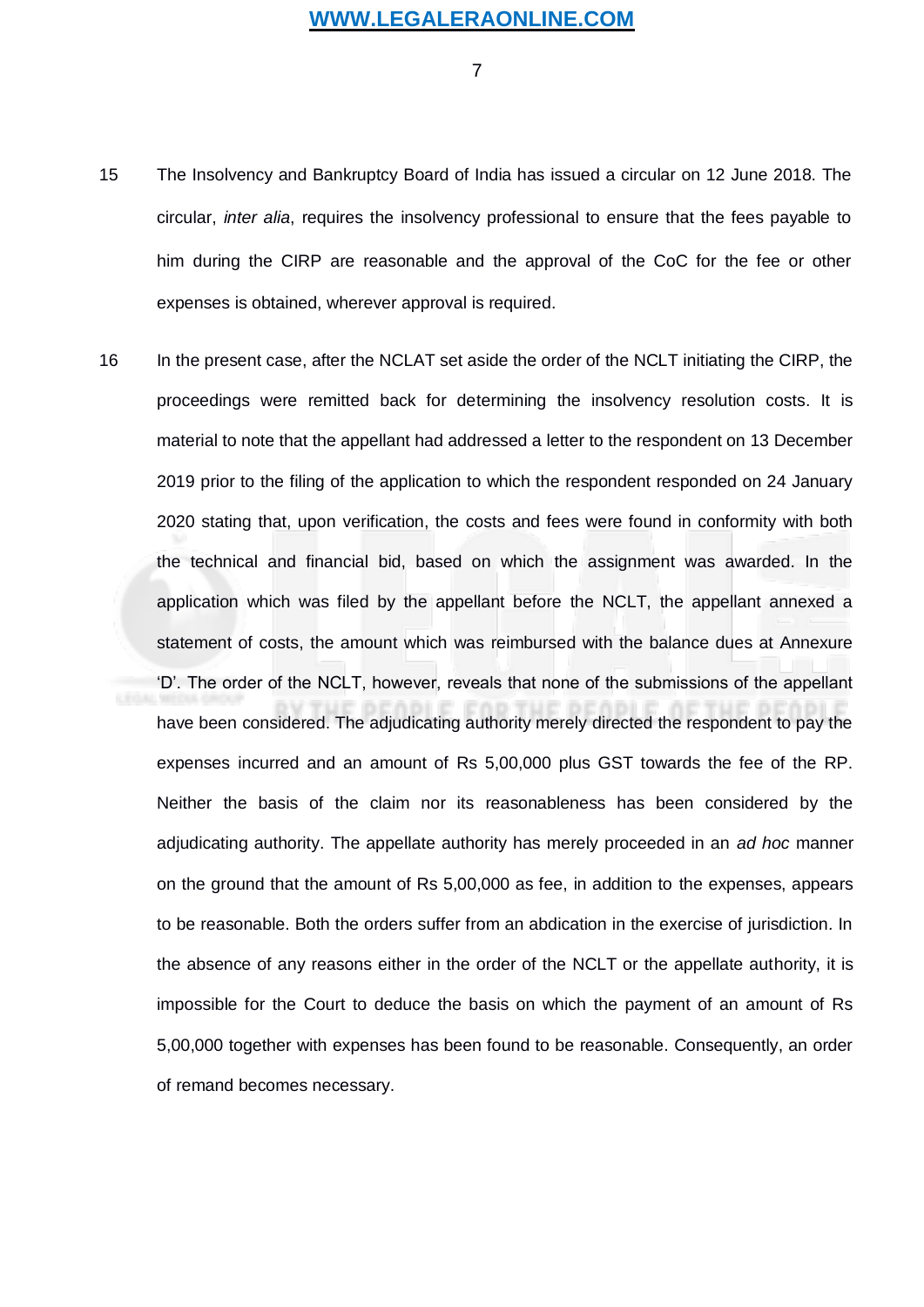8

- 17 We accordingly allow the appeal and set aside the impugned judgment and order of the NCLAT dated 30 July 2020. Similarly, the order of NCLT dated 7 February 2020 is set aside. MA No 223/2020 in CP (IB) 970/MB/2019 is restored to the file of the NCLT for a decision afresh. The NCLT, upon remand, is requested to expedite the disposal of the MA and to complete the process within a period of one month from the date of receipt of a certified copy of this order on its record.
- 18 The appeal is disposed of in the above terms.
- 19 Pending application, if any, stands disposed of.



**-S-**